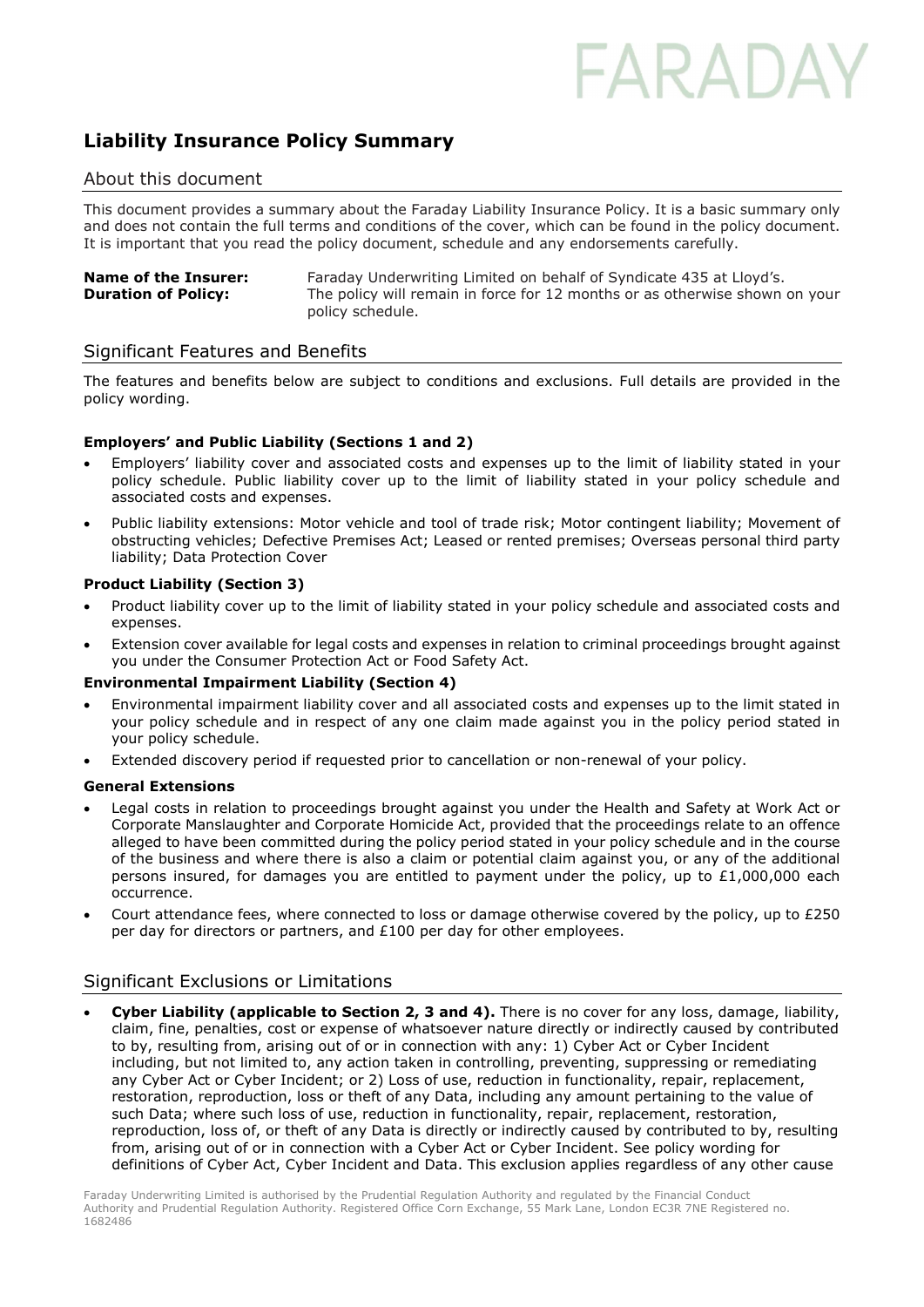or event contributing concurrently or in any other sequence thereto. However this exclusion shall not apply to in respect of any actual or alleged liability for and/or arising out of: a) any ensuing injury; or b) any ensuing physical damage to property; resulting from or arising out of a Cyber Incident or a Cyber Act. Nothing contained in the foregoing shall provide coverage for any action taken in controlling preventing supressing or remediating a Cyber Incident or a Cyber Act. This exclusion shall not apply to the Data Protection Extension under Section 2 of this Policy.

- Communicable Disease Exclusion (applicable to Section 2, 3 and 4). There is no cover for any liability for injury, loss or damage or any associated costs or expenses, or any fines or penalties or any other amount directly or indirectly caused by or arising from: 1) Coronavirus (COVID-19) (the disease caused by SARS-CoV-2); 2) Other disease caused by any mutation or variant of SARS-CoV-2; 3) Any novel infectious disease caused by a newly identified agent; or, 4) A threat, fear or likelihood of infection from any of the above or measures taken to prevent the spread of any of the above. This includes claims involving quarantine, whether self-imposed, recommended by a medical professional or imposed by government or public authority.
- **Right of recovery (applicable to Section 1).** You shall repay to us all sums paid by us which we would not have been liable to pay but for the provisions of compulsory employers' liability laws.
- **Excess (applicable to Sections 2, 3 and 4).** Details of the excess under each section are provided in your policy schedule.
- Defective Workmanship (applicable to Sections 2, 3 and 4). Loss of, or damage to, or any costs or expense incurred in repairing, replacing, removing, rectifying, recalling, or making any refund in respect of goods.
- US and Canada (applicable to all sections). There is no cover for any judgment, award or settlement made within countries which operate under the legal authority of the United States of America or Canada unless you have requested it and it has been agreed by us.
- Professional advice (applicable to Sections 2 and 4). There is no cover for loss arising from professional advice given by you for a fee.
- Asbestos (applicable to all Sections). There is no cover for loss or damage caused by the manufacture, storage or handling of asbestos, or materials containing asbestos. The exclusion does not apply to the accidental discovery of asbestos, provided that it is handled and removed by qualified subcontractors.
- Offshore, Terrorism, Cyber (applicable to all Sections). Conditions apply to section 1.
- Contractual liability (applicable to Sections 2, 3 and 4). Any liability which is assumed by you by agreement unless such liability would have attached in the absence of such agreement.
- Data Protection (applicable to Section 2). There is no cover for: legal or regulatory fines, penalties, sanctions of any kind; deliberate acts, omissions; cost of replacing, reinstating, rectifying or erasing any personal data or the costs of reporting any personal data breach or responding to any investigation by any regulatory body or any criminal investigation or persecution or notifying data subjects of any personal data breach; any incident or circumstances known to you at the start of the policy which could give rise to a claim; the recording, processing or provision of data for reward or determining the financial status of a person; contractual liability; financial loss of any kind (other than damages for distress suffered as a result of a personal data breach; injury to any person or damage.
- Insulating Materials (applicable to Section 3). There is no cover for any cost or expense arising from any work involving the use of insulating material or solar panels after their installation in connection with any government or local authority sponsored energy efficiency or energy saving schemes.

### Claims control

We are entitled to take over and conduct in your name the defence or settlement of any claim. You must give all information and assistance required. If you do not do so we may reject or be unable to deal with your claim, or be unable to pay your claim in full. No admission of liability or offer, promise or payment shall be made without our written consent.

### Cancellation rights

You can cancel this insurance at any time by writing to Choice Insurance Agency Ltd. We can cancel this insurance by giving you fourteen (14) days' notice in writing. We will only do this for a valid reason. If this insurance is cancelled then, provided you have not made a claim, you will be entitled to a refund of any premium paid, subject to a deduction for any time for which you have been covered. If we pay any claim, in whole or in part, then no refund of premium will be allowed.